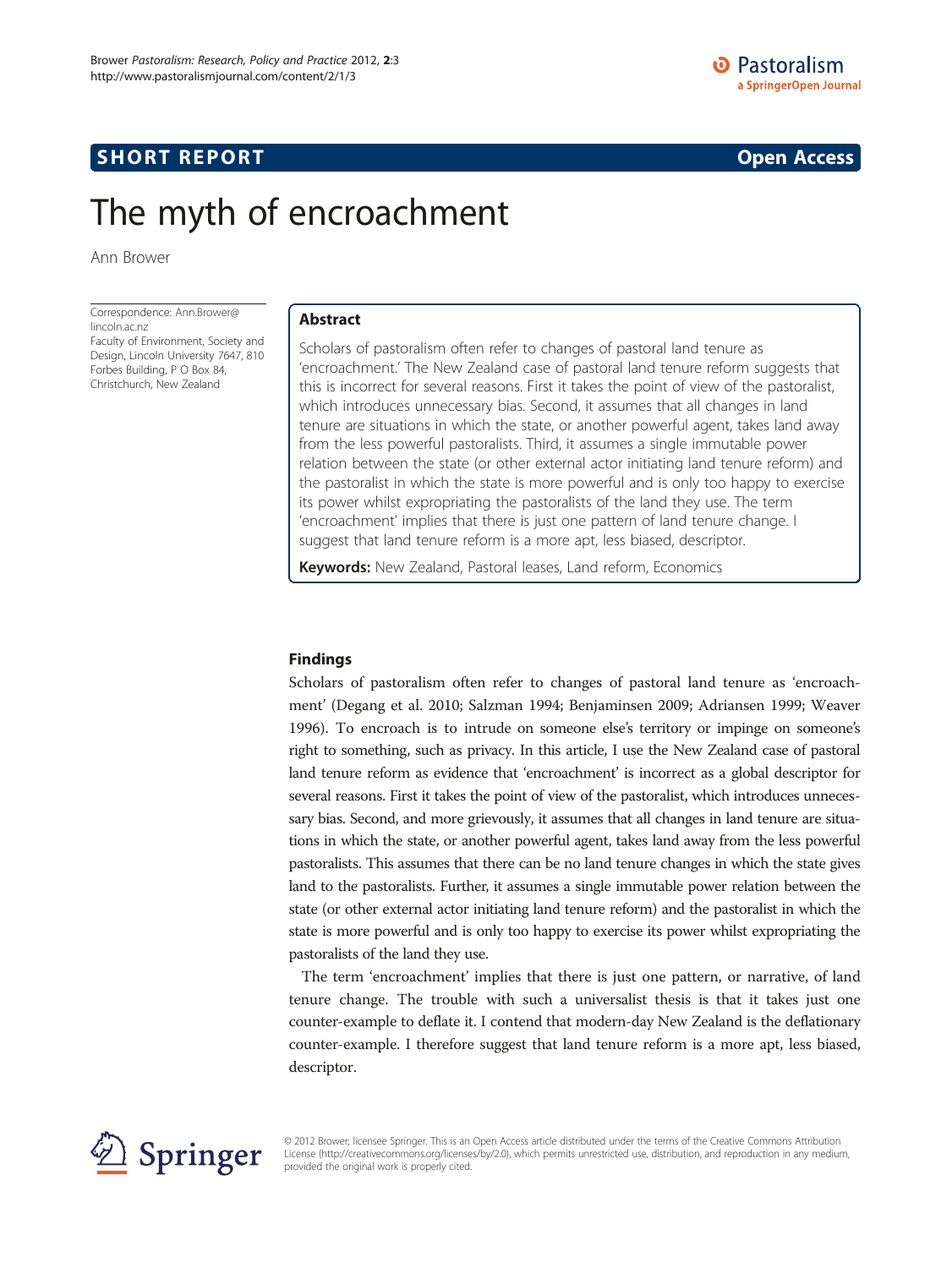### Land reform in New Zealand's South Island high country

Geographically, the 'high country' of New Zealand's South Island comprises the eastern slope of the Southern Alps, the main divide that forms the backbone of the South Island. From 1856 to 1992, the high country enjoyed a stable mix of land tenure that, to start, made pastoralism viable in the harshly beautiful landscapes. From 1856 to 1992, the Crown (later to become the New Zealand  $(NZ)$  government) owned 2.4 million<sup>a</sup> ha of South Island high country land. For 150 years and under several successive land acts, the Crown leased land to runholders<sup>b</sup> 'for pastoral purposes only' (Land Act 1948 s.51)  $(1)(d)$ ). Under pastoral leases, runholders' property rights were strong  $-33$ -year perpetually renewable terms – but narrow – no subdivision, no golf courses, and no soil disturbance (Brower [2008](#page-4-0)).

In 1992, the Minister of Lands and of Conservation embarked on a land tenure reform to 'divvy up' the high country. Land with value for biodiversity, landscape, or recreation could become public conservation land as parks or reserves. And land 'capable of economic use' could be privatised. However if we take prevalence of articles in major newspapers as an indicator of public awareness,<sup>c</sup> the general public in New Zealand knew little of the policy until 2006.

# Landscape transformation, financial gains, and bargaining skill

On the ground, tenure review in New Zealand has often resulted in land above 1,000 m altitude becoming public conservation land administered by the Department of Conservation, while productive land along river valleys and lakeshores has been converted to freehold (in some countries called fee-simple title) and opened to development. This conversion to freehold (hereinafter privatisation) has allowed for much of the new viticulture near the resort town of Queenstown, residential subdivisions along Lakes Wakatipu and Wanaka, and the 'for sale' signs that sprinkle the Central Otago hills (Brower [2008,](#page-4-0) Brower et al. [2010, 2011](#page-4-0)).

The privatisation is also instigating a landscape transformation. Land that had been in 80 Crown pastoral leases, with an average size of 5,938 ha and where land use was restricted to extensive sheep grazing, has so far been subdivided into at least 865 parcels, of which 550 are smaller than 50 ha. These 865 parcels are now freehold, and open to development (Swaffield and Brower [2009](#page-4-0)). To date, 20 % of these parcels have been sold by at least 28 of the new landowners. Those who have sold some or all of their new freehold land have grossed NZ\$135.7 million<sup>d</sup> (Brower et al. [2011](#page-4-0)).

To put this in context, those 28 new owners who have sold land since privatisation initially bought freehold title to 101,752 ha from the Crown for NZ\$6.9 million. They have subdivided and/or sold 47,110 ha (46 %) of their new freehold land for \$135.7 million. Table [1](#page-2-0) gives the details. If we consider the ratio between land purchase price (to buy freehold title from the Crown) to land selling price (to sell freehold land on the open and global market) as an indicator of financial gains realised by pastoralists, the results in column 7 (Table 1) suggest the pastoralists have enjoyed financial gain in the aftermath of land tenure reform. When the results are broken down further, by parcel on-sold rather than by former leasehold as displayed in Table [1](#page-2-0), the financial gains to the pastoralists are more striking. The ratio of purchase price to on-selling price varies from 2 to 27,096, with a median value of 992. Thus, pastoralists are selling land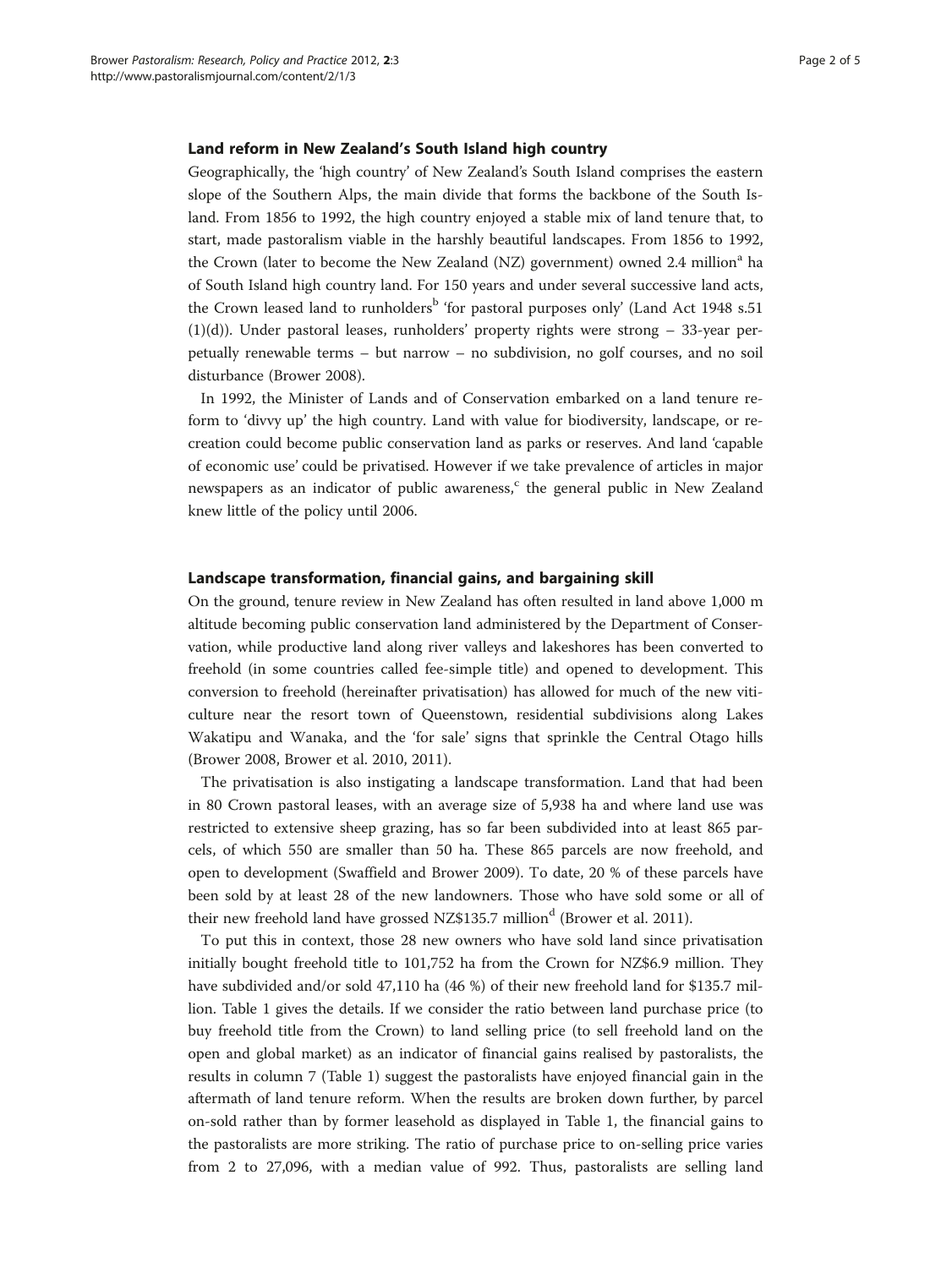| Name of former<br>leasehold | Privatised<br>hectares<br>(A) | Total paid for<br>freehold<br>(B) | On-sold<br>hectares<br>(C) | Total paid for on-sold<br>land<br>(D) | Number<br>of<br>on-sold<br>parcels | (D)/(C)<br>(B)/(A) |
|-----------------------------|-------------------------------|-----------------------------------|----------------------------|---------------------------------------|------------------------------------|--------------------|
| Alphaburn                   | 3365                          | \$267,500                         | 193                        | \$10,100,000                          | $\mathbf{1}$                       | 658                |
| Bendigo                     | 8727                          | \$172,500                         | 625                        | \$4,685,000                           | 13                                 | 379                |
| Closeburn                   | 930                           | \$199,889                         | 14                         | \$17,696,000                          | 25                                 | 6090               |
| Cone Peak                   | 2181                          | \$350,000                         | 40                         | \$1,650,000                           | 1                                  | 257                |
| Eastburn Waitiri            | 5910                          | \$535,000                         | 1810                       | \$9,700,000                           | 2                                  | 59                 |
| Glenroy                     | 1973                          | \$400,000                         | 13                         | \$425,400                             | 3                                  | 159                |
| Hillend                     | 2659                          | \$336,000                         | 2443                       | \$26,200,000                          | $\overline{2}$                     | 85                 |
| Midrun-Lake<br>McKay        | 5372                          | \$179,375                         | $\mathbf{1}$               | \$492,000                             | 7                                  | 11,788             |
| Mt Pisa I & II              | 4633                          | \$413,000                         | 53                         | \$2,066,000                           | 5                                  | 435                |
| Mt Rosa                     | 1388                          | \$155,556                         | 53                         | \$7,521,000                           | 21                                 | 1265               |
| Pukaki Downs                | 3722                          | \$191,000                         | 582                        | \$4,665,000                           | $\overline{4}$                     | 156                |
| Queensberry<br>Hills        | 2905                          | \$120,000                         | 179                        | \$7,347,500                           | 20                                 | 99                 |
| Rhoboro<br>Downs            | 4648                          | \$55,000                          | 127                        | \$1,900,000                           | 1                                  | 1264               |
| Spotts Creek                | 3344                          | \$282,600                         | 3306                       | \$2,030,000                           | 1                                  | 7                  |
| Waiorau                     | 2691                          | \$191,000                         | $\overline{4}$             | \$785,000                             | 1                                  | 2765               |
| Wentworth                   | 3840                          | \$351,111                         | 3441                       | \$5,547,000                           | 14                                 | 18                 |
| Woodbine                    | 338                           | \$110,000                         | 0.1                        | \$100,000                             | 1                                  | 3069               |
| Ardgour                     | 3719                          | \$640,000                         | 229                        | \$1,466,000                           | 6                                  | 37                 |
| Avalon                      | 1352                          | \$134,000                         | 1341                       | \$2,264,000                           | 1                                  | 17                 |
| Ben Ohau                    | 4375                          | \$169,500                         | 3695                       | \$6,047,000                           | 9                                  | 42                 |
| <b>Blackstone Hill</b>      | 2684                          | \$175,000                         | 1055                       | \$129,000                             | 1                                  | $\overline{2}$     |
| Brookdale                   | 1027                          | \$106,000                         | 1030                       | \$2,000,000                           | 1                                  | 19                 |
| Cairnmuir                   | 4437                          | \$141,000                         | 4082                       | \$5,334,000                           | 13                                 | 41                 |
| Earnscleugh                 | 16,410                        | \$608,889                         | 15,273                     | \$1,624,000                           | $\overline{7}$                     | 3                  |
| Glencreagh-<br>Camberleigh  | 922                           | \$310,000                         | 922                        | \$1,751,000                           | 2                                  | 6                  |
| Halwyn                      | 3713                          | \$124,444                         | 623                        | \$1,397,500                           | 7                                  | 67                 |
| Mataura Valley              | 4322                          | \$164,858                         | 4357                       | \$9,000,000                           | $\mathbf{1}$                       | 54                 |
| Omahau<br>Downs             | 165                           | \$31,000                          | 6                          | \$1,819,000                           | 8                                  | 1697               |
| Totals                      | 101,752                       | \$6,914,222                       | 47,110                     | \$135,741,400                         | 178                                |                    |

<span id="page-2-0"></span>Table 1 Land sales prices: for freehold title to former pastoral lease land, and for freehold land after privatisation<sup>a</sup>

<sup>a</sup>Leasehold includes a lake view or lies within 10 km of Queenstown or Wanaka. <sup>b</sup>Leasehold neither includes a lake view nor lies within 10 km of Queenstown or Wanaka.

Adapted from Brower et al. [2011](#page-4-0).

between 2 and 27,096 times the price at which they purchased the freehold (Brower et al. [2011\)](#page-4-0).

Financial gains for pastoralists are not, by themselves, an indication of bad land policy. Pastoralists' financial gains after privatisation might properly be explained as a public good, as higher land prices and productivity generate economic growth and tax revenue. What is less easy to explain, and what again violates the presumptions of the encroachment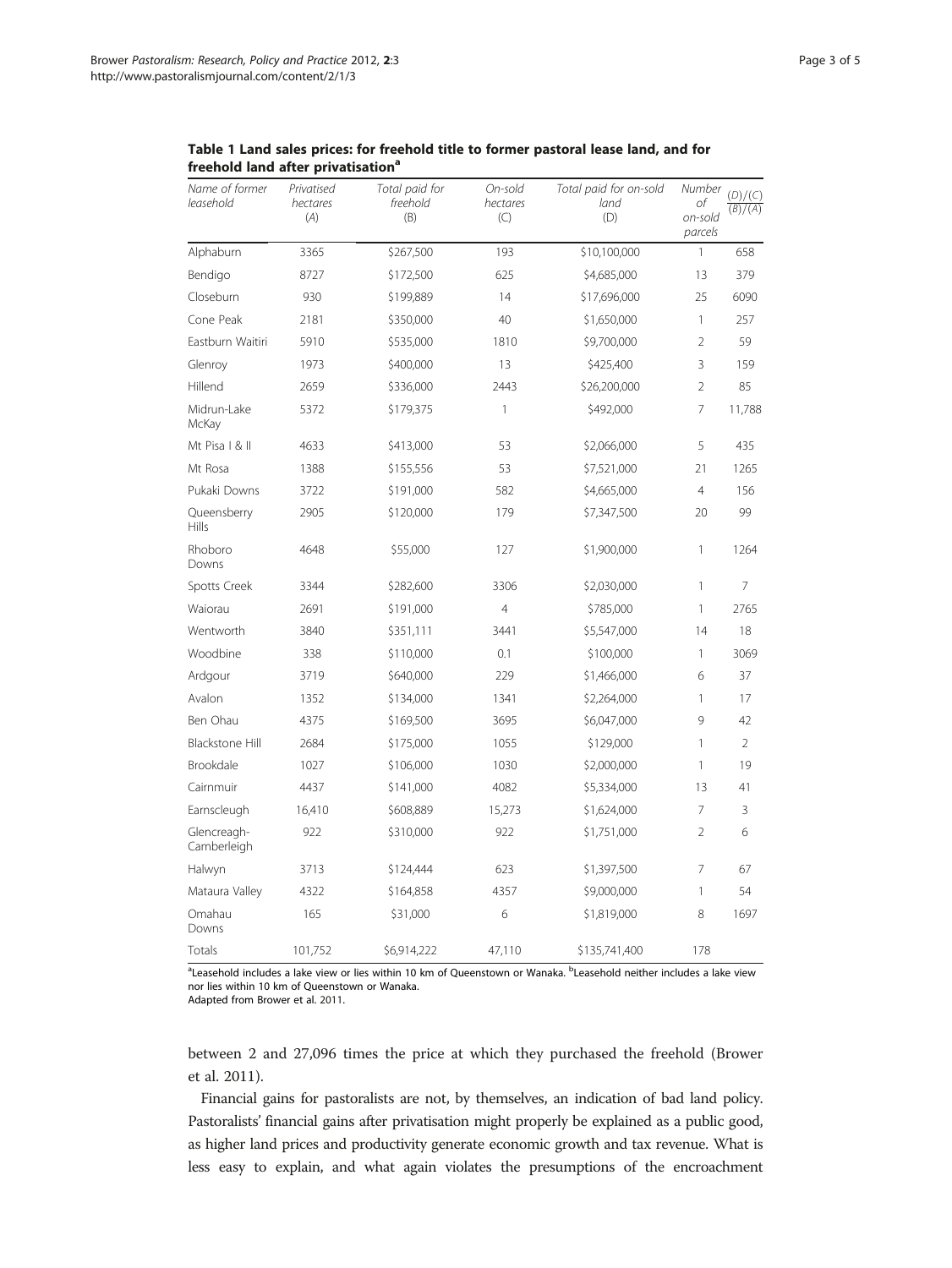narrative, is that, the Crown paid more to runholders to purchase leasehold rights of 235,000 ha than the runholders paid the Crown for freehold rights of 290,000 ha.

From 1992 through 2008, the Crown bought pastoral rights to about 235,456 ha, and the runholders bought titles to about 278,897 ha. In terms of option values and property rights, the Crown bought the option to graze sheep, or to exclude sheep from, of about 235,000 ha. The runholders bought the options to subdivide and develop about 290,000 ha beyond its pastoral uses (Brower et al. [2011](#page-4-0)). On the face of it, it seems that what the Crown sold – the option to develop land – would be more valuable than what it bought – the option to graze the unforgiving, high altitude country deemed incapable of other economic use. Yet the Crown paid runholders NZ\$22,682,991 more for the grazing option than runholders paid the Crown for the development option (Brower et al. [2010](#page-4-0)).

Further exploration of the inner workings of land reform negotiations shed light on the outcomes and the underlying power relations. In each deal, rather than taking an active stance in land reform negotiations, mid-level bureaucrats directed the government contractors making deals to be neutral in negotiations. The trouble is that the Crown and its taxpayers have a sizeable financial interest in the high country; and the Crown's failure to advocate for that interest was a tacit agreement to forfeit its, and the public's, rights from the start (Brower [2006, 2008](#page-4-0)).

More to the point, analysis of individual prices paid revealed that the runholders who received freehold title to the most land also got the most favourable per hectare price; that is, those who kept the least land got the worst price per hectare, and those who kept the most land got the best price per hectare. This means that while privatising high country land, the Crown was giving a bulk discount – the more land it privatised, the less it charged per hectare. A bulk discount is a manifestation of an economic demand curve. Thus, the prices agreed to in negotiation closely resemble the runholders' demand curve for freehold land. In other words, the Crown paid whatever it took to close land reform deals (Brower et al. [2010\)](#page-4-0). Again, this is inconsistent with the assumptions of the encroachment narrative.

# Conclusion

Both the financial gains to pastoralists after privatisation and the pattern of generous payments to pastoralists during the land tenure reform process point to an underlying power dynamic that is very different from that suggested by the encroachment narrative. Encroachment implies that the state is more powerful and is readily willing to exercise that power over the subservient pastoralists. However, it is not so in New Zealand where pastoralists use skillful bargaining to their financial advantage. Further, the Crown's consistent under-valuing of the development options it is selling suggests that it is pathologically unwilling or politically unable to exercise its power on its side of the land reform negotiation table. Thus, New Zealand pastoral land reform indeed appears to debunk the encroachment narrative.

# Endnotes

<sup>a</sup>For comparison, Israel is 2 million ha, and Belgium is about 2.5 million ha.

<sup>b</sup>In New Zealand, a 'runholder' is a pastoralist who holds a Crown pastoral lease, also known as a high country farmer, leaseholder, or lessee.